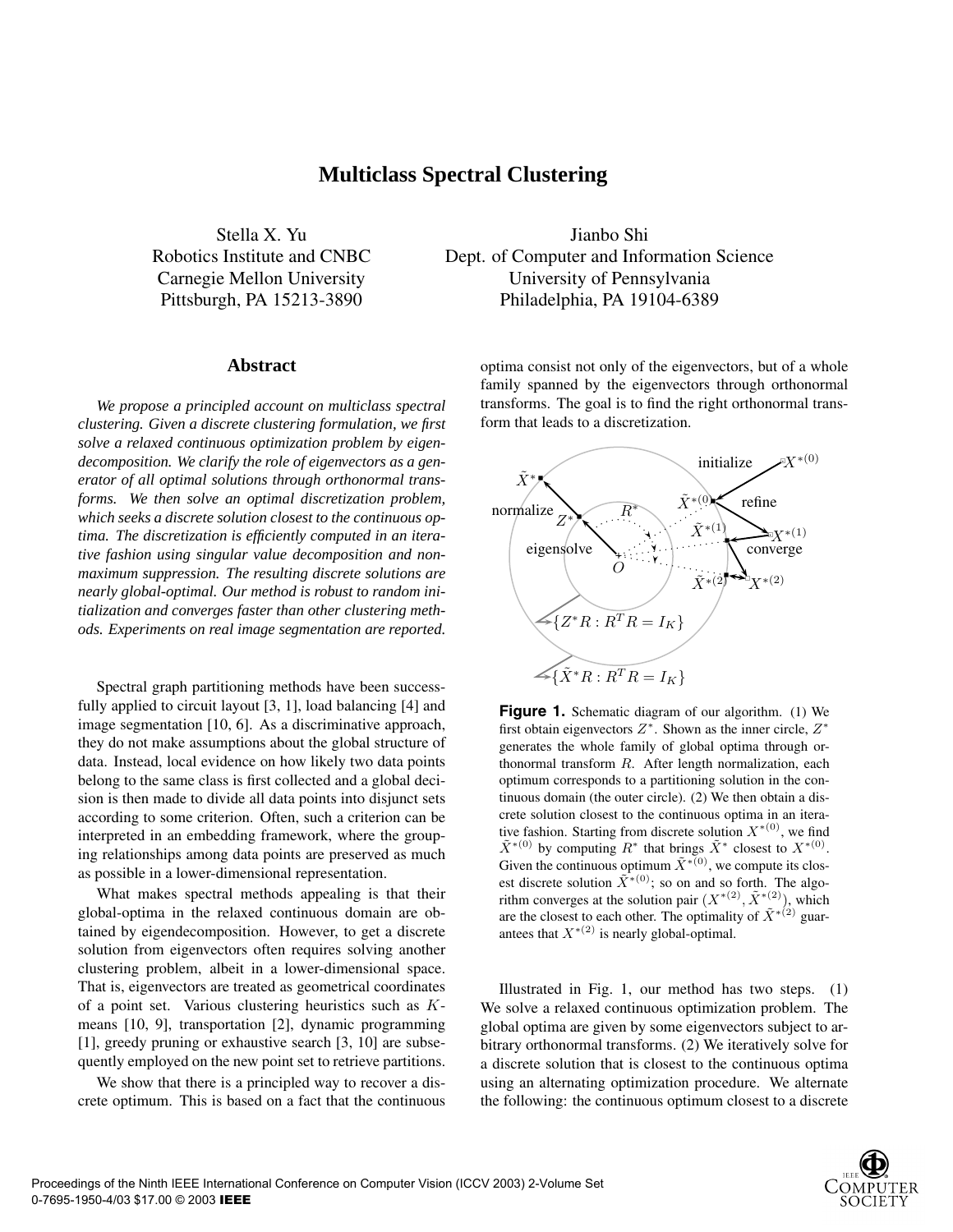solution is located by computing the best orthonormal transform, and the discrete solution closest to a continuous one is located by non-maximum suppression. Such iterations monotonously decrease the distance between a discrete solution and the continuous optima. After convergence, we obtain a nearly global-optimal partitioning. We apply our method to real image segmentation.

## **1 Multiclass normalized cuts**

A weighted graph is specified by  $\mathbb{G} = (\mathbb{V}, \mathbb{E}, W)$ , where  $V$  is the set of all nodes;  $E$  is the set of edges connecting the nodes; W is an affinity matrix, with weights characterizing how likely two nodes belonging in the same group. W is assumed nonnegative and symmetric.

Let [n] denote the set of integers between 1 and n:  $[n] =$  $\{1, 2, \dots, n\}$ . Let  $\mathbb{V} = [N]$  denote the set of all elements (data points or pixels) to be grouped. To cluster  $N$  points into  $K$  groups is to decompose  $\nabla$  into  $K$  disjoint sets, i.e.,  $\mathbb{V} = \bigcup_{l=1}^{K} \overline{\mathbb{V}}_l$  and  $\mathbb{V}_k \cap \overline{\mathbb{V}}_l = \emptyset$ ,  $\forall k \neq l$ . We denote this K-way partitioning by  $\Gamma_{\mathbb{V}}^K = {\mathbb{V}_1, \cdots, \mathbb{V}_K}.$ 

#### **1.1 Multiclass partitioning criteria**

Let  $A, B \subset V$ . We define links( $A, B$ ) to be the total weighted connections from A to B:

$$
links(A, B) = \sum_{i \in A, j \in B} W(i, j).
$$
 (1)

The *degree* of a set is simply the total links to all the nodes:

$$
degree(A) = links(A, V). \t(2)
$$

Using the degree as a normalization term, we define

$$
linkratio(\mathbb{A}, \mathbb{B}) = \frac{links(\mathbb{A}, \mathbb{B})}{degree(\mathbb{A})},
$$
\n(3)

i.e., the *proportion* of the links with  $\mathbb B$  among those  $\mathbb A$  has.

Two special linkratios are of particular interest. One is  $linkratio(A, A)$ , which measures how many links *stay* within A itself. The other is its complement linkratio( $\mathbb{A}, \mathbb{V} \setminus \mathbb{A}$ ), which measures how many links *escape* from A. A good clustering desires both tight connections within partitions and loose connections between partitions. These two goals are captured in the K-way *normalized associations* and *normalized cuts* criteria:

$$
\text{knassoc}(\Gamma_V^K) = \frac{1}{K} \sum_{l=1}^K \text{linkratio}(\mathbb{V}_l, \mathbb{V}_l) \tag{4}
$$

$$
kncuts(\Gamma_V^K) = \frac{1}{K} \sum_{l=1}^{K} linkratio(\mathbb{V}_l, \mathbb{V} \setminus \mathbb{V}_l) \quad (5)
$$

Since knassoc $(\Gamma_{\mathbb{V}}^K)$  + kncuts $(\Gamma_{\mathbb{V}}^K) = 1$ , maximizing the associations and minimizing the cuts are achieved simultaneously. Among the numerous criteria such as minimum cuts and various definitions of average cuts, only minimum cuts and normalized cuts have this duality property. However, minimum cuts [5] are noise-sensitive, i.e., a few isolated nodes could easily draw the cuts away from a global partitioning, whereas normalized cuts are robust to weight perturbation [10]. Since knassoc and kncuts are equivalent, we make no distinct further and denote our K-way normalized cuts objective as:

$$
\varepsilon(\Gamma_{\mathbb{V}}^K) = \text{knassoc}(\Gamma_{\mathbb{V}}^K). \tag{6}
$$

 $\varepsilon$  is a unit-less value between 0 and 1 regardless of K.

For any  $K$ -way partitioning criterion, we need to examine its performance over  $K$ 's. For example, how does it change with  $K$ ? Can it produce refinement of partitioning when  $K$  increases? The definitions in Eqn. (4) and (5) do not lend themselves an obvious answer to these questions. However, we will show that an upperbound of  $\varepsilon$  decreases monotonically with increasing  $K$ . While our criterion does not take into account the requirement of hierarchical refinement over the number of classes, a consistent optimal partitioning can often be obtained with little extra cost.

#### **1.2 Representation**

We use  $N \times K$  *partition matrix* X to represent  $\Gamma_{\mathbb{V}}^K$ . Let  $X = [X_1, \cdots, X_K]$ , where  $X_l$  is a binary indicator for  $\mathbb{V}_l$ :

$$
X(i,l) = \langle i \in \mathbb{V}_l \rangle, \quad i \in \mathbb{V}, \ l \in [K], \tag{7}
$$

where  $\langle \cdot \rangle$  is 1 if the argument is true and 0 otherwise. Since a node is assigned to one and only one partition, there is an exclusion constraint between the columns of X:  $X 1<sub>K</sub>$  =  $1_N$ , where  $1_d$  denotes the  $d \times 1$  vector of all 1's. We define the *degree matrix* for the symmetric weight matrix W to be:

$$
D = \text{Diag}(W1_N),\tag{8}
$$

where  $Diag(\cdot)$  denotes a diagonal matrix formed from its vector argument. We can rewrite *links* and *degree* as:

$$
links(\mathbb{V}_l, \mathbb{V}_l) = X_l^T W X_l \tag{9}
$$

$$
degree(\mathbb{V}_l) = X_l^T D X_l. \tag{10}
$$

The K-way normalized cuts criterion is expressed in an optimization program of variable X, called program *PNCX*:

maximize 
$$
\varepsilon(X) = \frac{1}{K} \sum_{l=1}^{K} \frac{X_l^T W X_l}{X_l^T D X_l}
$$
 (11)

subject to 
$$
X \in \{0, 1\}^{N \times K}
$$
 (12)

$$
X 1_K = 1_N. \tag{13}
$$

This problem is NP-complete even for  $K = 2$  and even when the graph is planar [10]. We will develop a fast and principled algorithm to find its near-global optima.

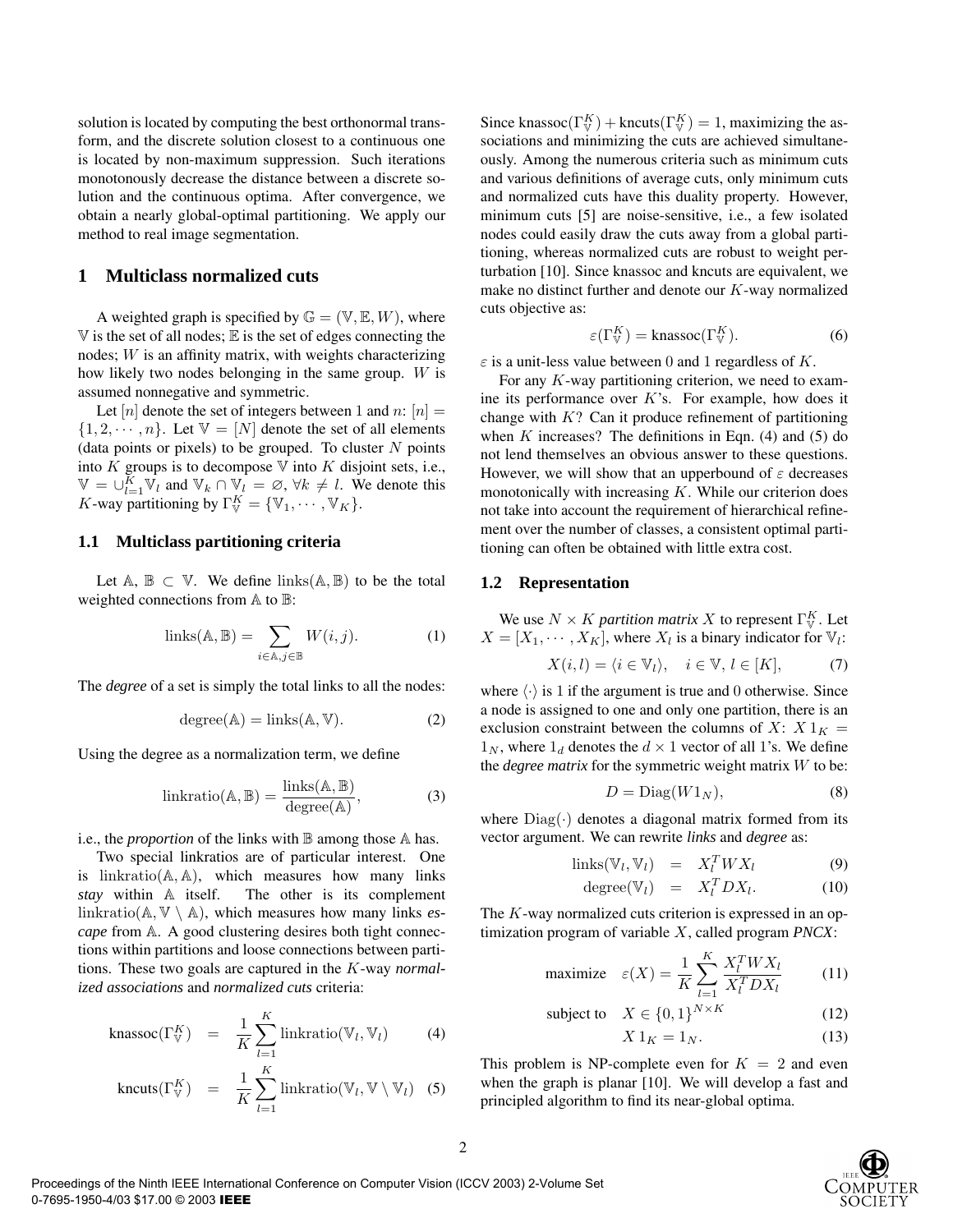## **2 Solving** *K***-way normalized cuts**

We solve program *PNCX* in two steps. We first relax a transformed formulation into an eigenvalue problem. We show that its global optimum is not unique, and a special solution is the generalized eigenvectors of the matrix pair  $(W, D)$ . Transforming the eigenvectors to the space of partition matrices, we get a set of continuous global optima. We then solve a discretization problem, where the discrete partition matrix closest to the continuous optima is sought. Such a discrete solution is thus near global-optimal.

#### **2.1 Finding optimal relaxed solutions**

We simplify Eqn. (11) as  $\varepsilon(X) = \frac{1}{K} \text{tr}(Z^T W Z)$ , where tr denotes the trace of a matrix, and  $\overline{Z}$  is a *scaled partition matrix* [3]:

$$
Z = X(X^TDX)^{-\frac{1}{2}}.\tag{14}
$$

Since  $X^TDX$  is diagonal, the columns of Z are those of X scaled by the inverse square root of the degrees of partitions. A natural constraint on  $Z$  is:

$$
Z^T D Z = (X^T D X)^{-\frac{1}{2}} X^T D X (X^T D X)^{-\frac{1}{2}} = I_K,
$$

where  $I_K$  denotes the  $K \times K$  identity matrix. Ignoring the constraints in *PNCX*, we derive a new program of variable Z and call it *PNCZ*:

$$
\text{maximize} \quad \varepsilon(Z) = \frac{1}{K} \operatorname{tr}(Z^T W Z) \tag{15}
$$

subject to 
$$
Z^T DZ = I_K
$$
. (16)

Relaxing  $Z$  into the continuous domain turns the discrete problem into a tractable continuous optimization problem. This program has a special property stated below, which can be proved trivially using  $tr(AB) = tr(BA)$ .

**Proposition 1 (Orthonormal Invariance).** *Let* R *be a* K× K matrix. If Z is a feasible solution to PNCZ, so is  $\{ZR:$  $R^T R = I_K$ *}. Furthermore, they have the same objective value:*  $\varepsilon(ZR) = \varepsilon(Z)$ *.* 

Therefore, a feasible solution remains equally good with arbitrary rotation and reflection. Program *PNCZ* is a Rayleigh quotient optimization problem that has been addressed in Rayleigh-Ritz theorem and its extensions. Proposition 2 rephrases the theorem in our problem setting. It can also be proved directly using Lagrangian relaxation. The proposition shows that among all the optima are the eigenvectors of (W, D), or equivalently those of *normalized weight matrix* P:

$$
P = D^{-1}W.\t\t(17)
$$

Since P is a stochastic matrix [8], it is easy to verify that  $1_N$ is a trivial eigenvector of  $P$  and it corresponds to the largest eigenvalue of 1.

**Proposition 2 (Optimal Eigensolution).** *Let* (V,S) *be the eigendecomposition of*  $P: PV = VS$ *, where*  $V =$  $[V_1, \ldots, V_N]$  and  $S = \text{Diag}(s)$  with eigenvalues ordered *nonincreasingly:*  $s_1 \geq \ldots \geq s_N$ *.*  $(V, S)$  *is obtained from the orthonormal eigensolution*  $(\bar{V}, S)$  *of the symmetric ma* $trix D^{-\frac{1}{2}}WD^{-\frac{1}{2}}$ , where

$$
V = D^{-\frac{1}{2}}\bar{V}, \qquad (18)
$$

$$
D^{-\frac{1}{2}}WD^{-\frac{1}{2}}\bar{V} = \bar{V}S, \quad \bar{V}^T\bar{V} = I_N. \tag{19}
$$

*Therefore,* V *and* S *are all real and any* K *distinct eigenvectors form a local optimum candidate to* PNCZ*, with*

$$
\varepsilon([V_{\pi_1}, \dots, V_{\pi_K}]) = \frac{1}{K} \sum_{l=1}^K s_{\pi_l},
$$
 (20)

*where*  $\pi$  *is an index vector of* K *distinct integers from* [N]. *The global optimum of PNCZ is thus achieved when*  $\pi$  =  $[1, \ldots, K]$ :

$$
Z^* = [V_1, \ldots, V_K], \qquad (21)
$$

$$
\Lambda^* = \text{Diag}([s_1, \dots, s_K]), \tag{22}
$$

$$
\varepsilon(Z^*) = \frac{1}{K} \operatorname{tr}(\Lambda^*) = \max_{Z^T D Z = I_K} \varepsilon(Z). \tag{23}
$$

To summarize, the global optimum of *PNCZ* is not unique. It is a subspace spanned by the first  $K$  largest eigenvectors of P through orthonormal matrices:

$$
\{Z^*R: R^T R = I_K, P Z^* = Z^* \Lambda^* \}.
$$
 (24)

Unless the eigenvalues are all the same,  $Z^*R$  are no longer the eigenvectors of  $P$ . All these solutions have the optimal objective value, which provides a nonincreasing upperbound to *PNCX*.

**Corollary 1 (Upperbound Monotonicity).** *For any* K*,*

$$
\max \varepsilon(\Gamma_{\mathbb{V}}^K) \le \max_{Z^T D Z = I_K} \varepsilon(Z) = \frac{1}{K} \sum_{l=1}^K s_l \quad (25)
$$

$$
\max_{Z^T D Z = I_{K+1}} \varepsilon(Z) \le \max_{Z^T D Z = I_K} \varepsilon(Z). \tag{26}
$$

Next we transform  $Z$  back to the space of partition matrices. If f is the mapping that scales X to Z, then  $f^{-1}$  is the normalization that brings  $Z$  back to  $X$ :

$$
Z = f(X) = X(X^T DX)^{-\frac{1}{2}}
$$
 (27)

$$
X = f^{-1}(Z) = \text{Diag}(\text{diag}^{-\frac{1}{2}}(ZZ^T)) Z, \qquad (28)
$$

where diag returns the diagonal of its matrix argument in a column vector. If we take the rows of  $Z$  as coordinates of K-dimensional points, what  $f^{-1}$  does is to *normalize* their

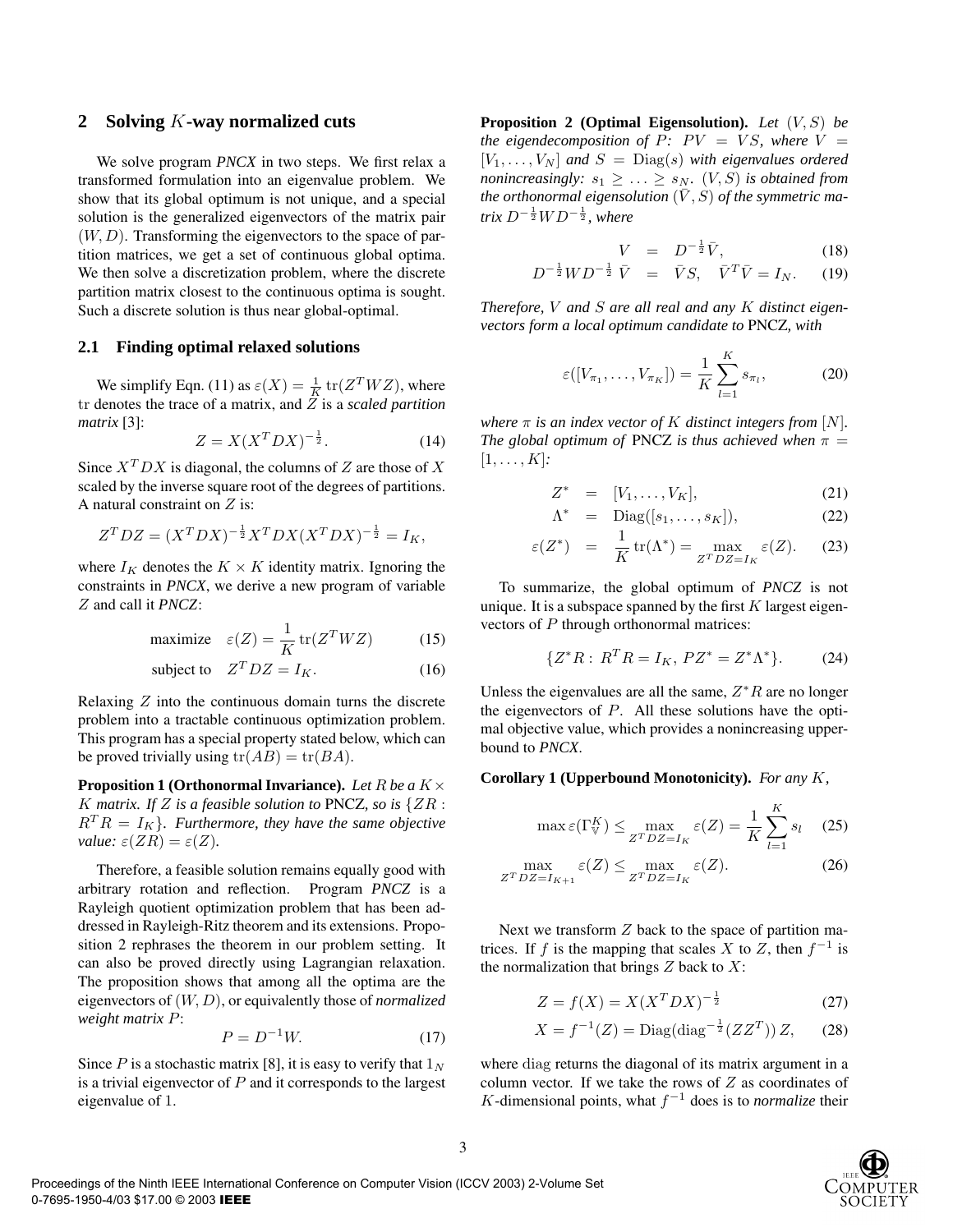lengths so that they lie on the unit hypersphere centered at the origin. With  $f^{-1}$ , we transform the continuous optimum  $Z^*R$  in the Z-space to the X-space: since  $R^TR = I_K$ ,

$$
f^{-1}(Z^*R) = f^{-1}(Z^*)R.
$$
 (29)

This simplification allows the continuous optima to be directly characterized by  $f^{-1}(Z^*)$  in the X-space:

$$
\{\tilde{X}^*R:\,\tilde{X}^* = f^{-1}(Z^*),\,R^T R = I_K\}.\tag{30}
$$

It is now clear that we need  $K$  and only  $K$  eigenvectors to yield K (not  $2^K$ ) partitions. The reason is that group indicators are constrained to be orthogonal. They cannot be chosen freely, as required for a hierarchical partitioning [10]. We also gain more perspective on the first eigenvector. Though  $Z_1^* = (1_N^T D 1_N)^{-\frac{1}{2}} \cdot 1_N$  is a trivial multiple of  $1_N$ ,  $\tilde{X}_1^*$  is not for  $K > 1$ . The seemingly trivial first eigenvector is as important as any others, since they collectively provide a basis for generating the whole set of optima.

#### **2.2 Finding optimal discrete solutions**

The optima of *PNCZ* are in general not feasible to the program *PNCX*. However, we can use them to find a nearby discrete solution. This discrete solution may not be the absolute maximizer of *PNCX*, but it is nearly global-optimal due to the continuity of the objective function. Therefore, our goal here is to find a discrete solution that satisfies the binary constraints of the original program *PNCX*, yet is closest to the continuous optima given in Eqn. (30).

**Theorem 1 (Optimal Discretization).** *Let*  $\tilde{X}^* = f^{-1}(Z^*)$ . *An optimal discrete partition* X<sup>∗</sup> *is considered the one satisfying the following program called* POD*:*

$$
minimize \quad \phi(X, R) = ||X - \tilde{X}^*R||^2 \tag{31}
$$

*subject to*  $X \in \{0, 1\}^{N \times K}$ ,  $X \mathbb{1}_K = \mathbb{1}_N$  (32)

$$
R^T R = I_K,\t\t(33)
$$

where  $||M||$  denotes the Frobenius norm of matrix  $M$ :  $\|M\| = \sqrt{\text{tr}(MM^T)}$ . A local optimum  $(X^*, R^*)$  of this *bilinear program can be solved iteratively.*

*Given* R∗*,* POD *is reduced to program* PODX *in* X*:*

$$
minimize \quad \phi(X) = \|X - \tilde{X}^* R^*\|^2 \tag{34}
$$

subject to 
$$
X \in \{0, 1\}^{N \times K}
$$
,  $X 1_K = 1_N$ . (35)

Let  $\tilde{X} = \tilde{X}^* R^*$ . The optimal solution is given by non*maximum suppression (if there are multiple maxima, only one of them, but any one of them, can be chosen so as to honor the exclusion constraint on a partition matrix):*

$$
X^*(i,l) = \langle l = \arg\max_{k \in [K]} \tilde{X}(i,k) \rangle, \quad i \in \mathbb{V}.
$$
 (36)

*Given* X∗*,* POD *is reduced to program* PODR *in* R*:*

$$
minimize \quad \phi(R) = \|X^* - \tilde{X}^*R\|^2 \tag{37}
$$

subject to 
$$
R^T R = I_K
$$
, (38)

*and the solution is given through some singular vectors:*

$$
R^* = \tilde{U}U^T, \tag{39}
$$

$$
X^{*T}\tilde{X}^* = U\Omega \tilde{U}^T, \quad \Omega = \text{Diag}(\omega), \qquad (40)
$$

*where*  $(U, \Omega, \tilde{U})$  *is a singular value decomposition (SVD) of*  $X^{*T} \tilde{X}^*$ , with  $U^T U = I_K$ ,  $\tilde{U}^T \tilde{U} = I_K$  and  $\omega_1 \geq \ldots \geq$  $\omega_K$ .

*Proof.* First we note that:  $\phi(X, R) = ||X||^2 + ||\tilde{X}^*||^2$  –  ${\rm tr}(X R^T \tilde{X}^{*T} \ + \ X^T \tilde{X}^* R) \ \ \ = \ \ 2N \ - \ 2 \, {\rm tr}(X R^T \tilde{X}^{*T} ) .$ Thus minimizing  $\phi(X, R)$  is equivalent to maximizing  $tr(XR^T\tilde{X}^{*T})$ . For *PODX*, given  $R = R^*$ , as each entry of diag( $(XR^{*T}\tilde{X}^{*T})$  can be optimized independently, Eqn. (36) results. For *PODR*, given  $X = X^*$ , we construct a *Lagrangian* using a symmetric matrix multiplier Λ:

$$
L(R,\Lambda) = \text{tr}(X^*R^T\tilde{X}^{*T}) - \frac{1}{2}\text{tr}(\Lambda^T(R^TR - I_K)).
$$

The optimum  $(R^*, \Lambda^*)$  must satisfy

$$
L_R = \tilde{X}^{*T} X^* - R\Lambda = 0, \quad \text{i.e.} \quad \Lambda^* = R^{*T} \tilde{X}^{*T} X^*.
$$
\nThus  $\Lambda^{*T} \Lambda^* = U \Omega^2 U^T$ . Since  $\Lambda = \Lambda^T$ ,  $\Lambda^* = U \Omega U^T$ .

\nFrom Eqn. (41), we then have:  $R^* = \tilde{U} U^T$  and  $\phi(R^*) = 2N - 2 \text{tr}(\Omega)$ . The larger  $\text{tr}(\Omega)$  is, the closer  $X^*$  is to  $\tilde{X}^* R^*$ .

Due to the orthonormal invariance of the continuous optima, our method is robust to arbitrary initialization, from either  $X$  or  $R$ . A good initialization can nevertheless speed up convergence. We find that the heuristic mentioned in [9] is good and fast. It is simply  $K$ -means clustering with  $K$ nearly orthogonal data points as centers. Computationally, it is equivalent to initialize  $R^*$  by choosing K rows of  $\tilde{X}^*$ that are as orthogonal to each other as possible. To derive  $X^*$  by Eqn. (36) on this non-orthogonal  $R^*$  is exactly Kmeans clustering with the unit-length centers.

Given X∗, we solve *PODR* to find a continuous optimum  $X^*R^*$  closest to it. For this continuous optimum, we then solve *PODX* to find its closest discrete solution. Each step reduces the same objective  $\phi$  through coordinate descent. We can only guarantee such iterations end in a local optimum, which may vary with the initial estimation. However, since  $\tilde{X}^*R^*$  are all global optima regardless of  $R^*$ , whichever  $\tilde{X}^*R^*$  the program *POD* converges to, its proximal discrete solution  $X^*$  will not be too much off from the optimality.



 $\Box$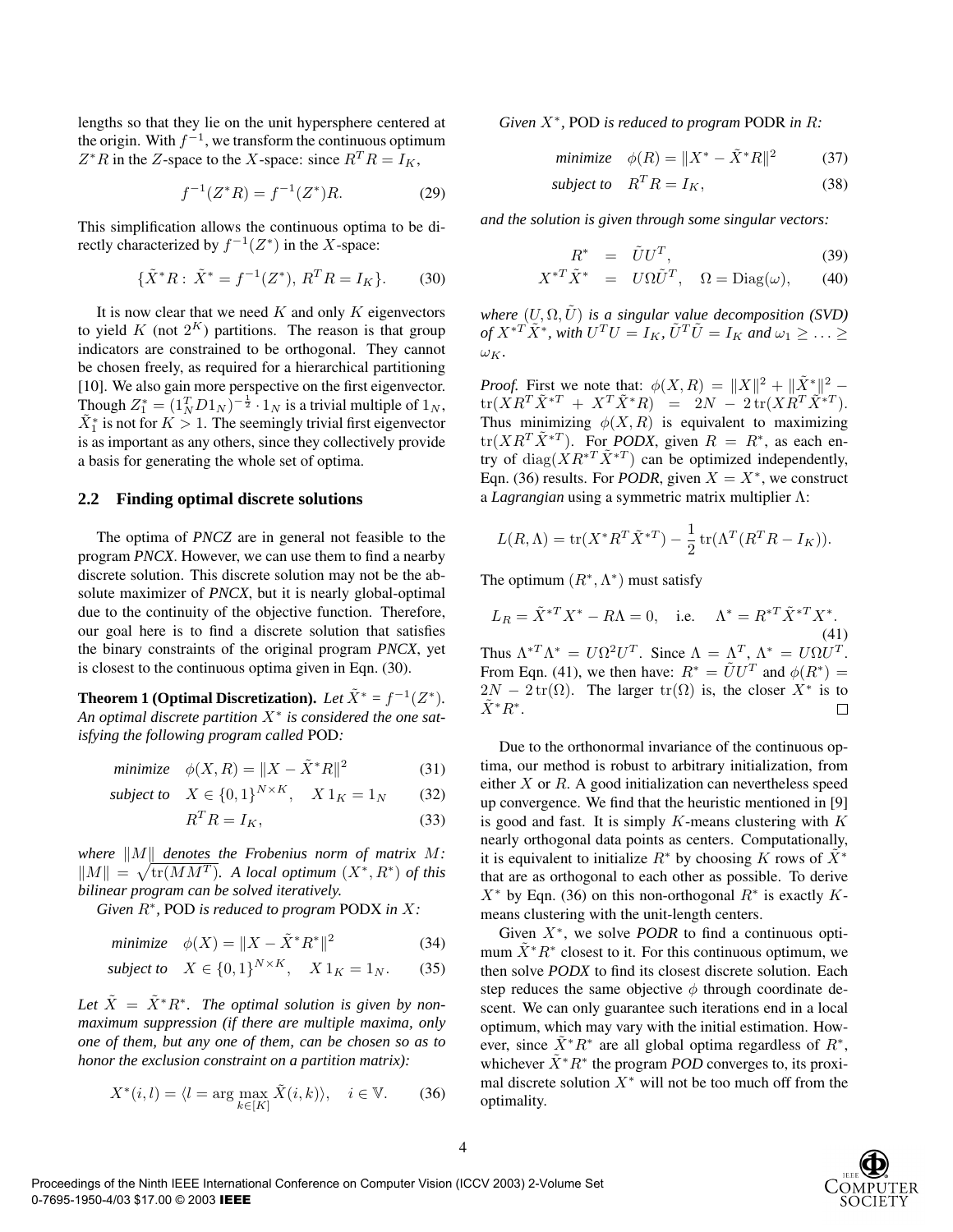# **2.3 Algorithm**

Given weight matrix  $W$  and number of classes  $K$ :

- 1. Compute the degree matrix  $D = Diag(W1_N)$ .
- 2. Find the optimal eigensolution  $Z^*$  by:

$$
D^{-\frac{1}{2}}WD^{-\frac{1}{2}}\bar{V}_{[K]} = \bar{V}_{[K]}\text{Diag}(s_{[K]}), \ \bar{V}_{[K]}^T\bar{V}_{[K]} = I_K
$$
  

$$
Z^* = D^{-\frac{1}{2}}\bar{V}_{[K]}.
$$

- 3. Normalize  $Z^*$  by:  $\tilde{X}^* = \text{Diag}(\text{diag}^{-\frac{1}{2}}(Z^*Z^{*T}))Z^*$ .
- 4. Initialize  $X^*$  by computing  $R^*$  as:

 $R_1^* = [\tilde{X}^*(i,1), \ldots \tilde{X}^*(i,K)]^T$ , random  $i \in [N]$  $c = 0_{N\times1}$ For  $k = 2, \ldots, K$ , do:  $c = c + abs(\tilde{X}^* R_{k-1}^*) \ R_k^* = [\tilde{X}^*(i, 1), \dots \tilde{X}^*(i, K)]^T, i = arg min c$ 

- 5. Initialize convergence monitoring parameter  $\bar{\phi}^* = 0$ .
- 6. Find the optimal discrete solution  $X^*$  by:

$$
\tilde{X} = \tilde{X}^* R^* X^*(i, l) = \langle l = \arg \max_{k \in [K]} \tilde{X}(i, k) \rangle, i \in \mathbb{V}, l \in [K].
$$

7. Find the optimal orthonormal matrix  $R^*$  by:

$$
X^{*T} \tilde{X}^* = U \Omega \tilde{U}^T, \quad \Omega = \text{Diag}(\omega)
$$
  
\n
$$
\overline{\phi} = \text{tr}(\Omega)
$$
  
\nIf  $|\overline{\phi} - \overline{\phi}^*|$   $<$  machine precision, then stop and output  $X^*$   
\n
$$
\overline{\phi}^* = \overline{\phi}
$$
  
\n
$$
R^* = \tilde{U} U^T
$$

#### 8. Go to Step 6.

In Step 2, we use  $\bar{V}_{[K]}$  as a shorthand for  $[\bar{V}_1,\ldots,\bar{V}_K]$ , and likewise for  $\bar{S}_{[K]}$ . In Step 4,  $B = abs(A)$  denotes the absolute values of the elements of A. In Step 3, since  $\tilde{X}^*$  = Diag(diag<sup>- $\frac{1}{2}(Z^*Z^{*T})$ ) $Z^*$  scales the lengths of each row</sup> to 1, we can skip scaling  $\overline{V}$  in order to get V, i.e.  $Z^* =$  $[\bar{V}_1,\ldots,\bar{V}_K]$  leads to the same  $\bar{X}^*$ .

Step 2 solves the first  $K$  leading eigenvectors of an  $N \times N$  usually sparse matrix. It is nevertheless the most time consuming. With sampling, our implementation for image segmentation has a time complexity of  $O(N^{\frac{3}{2}}K)$ . Step 4 has  $NK(K - 1)$  multiplications in choosing K centers. Step 6 involves  $NK<sup>2</sup>$  multiplications to compute  $\tilde{X}$ <sup>\*</sup> $R$ <sup>\*</sup>. Step 7 involves an SVD of a  $K \times K$  matrix and  $K^3$  multiplications for computing  $R^*$ . Since  $X^*$  is binary,  $X^* \tilde{T} \tilde{X}^*$  can be done efficiently with all additions. Taken together, the time complexity of the algorithm is  $O(N^{\frac{3}{2}}K + NK^2).$ 

### **3 Experiments**

We first illustrate our method on point set clustering based on proximity. The affinity between two points is defined to be the Gaussian function of their distance. We derive a bipartition using the procedure shown in Fig. 2.



Figure 2. Progression of our algorithm. Each plot shows an  $N \times 2$  matrix, with each row taken as  $(x, y)$  coordinates of a point in the plane. Though  $N = 245$ , many of them are mapped to the same planar points, resulting in three visible clusters. 1)Normalize: starting with the eigenvectors  $Z^*$ , we first map it back to the  $X$ -space by normalizing their lengths so that all of them lie on the unit circle. 2)Initialize: two points with almost orthogonal phases are selected to form  $R^{*(0)}$ .  $\tilde{X}^* R^{*(0)}$  is the projection of all the points to the two chosen directions. An initial clustering  $X^{*(0)}$  is obtained by non-maximum suppression: points are divided according to the dashed line  $x = y$ : points below the line assigned to  $(1, 0)$  hence  $\mathbb{V}_1$ , those above the line assigned to  $(0, 1)$  hence  $\mathbb{V}_2$ . 3)Refine: we find the closest continuous optimal to  $X^{*(0)}$  by adjusting the rotation matrix  $R^{*(1)}$ . Non-maximum suppression produces its closest discrete solution  $X^{*(1)}$ , which is exactly the same as  $X^{*(0)}$ . The algorithm converges and stops. The final clustering is shown in the center, with  $\varepsilon(X^*)=0.9997 < \varepsilon(\tilde{X}^*)=0.9998$ .

Images are first convolved with oriented filter pairs to extract the magnitude of edge responses  $OE$  [6]. Pixel affinity W is inversely correlated with the maximum magnitude of edges crossing the line connecting two pixels.  $W(i, j)$  is

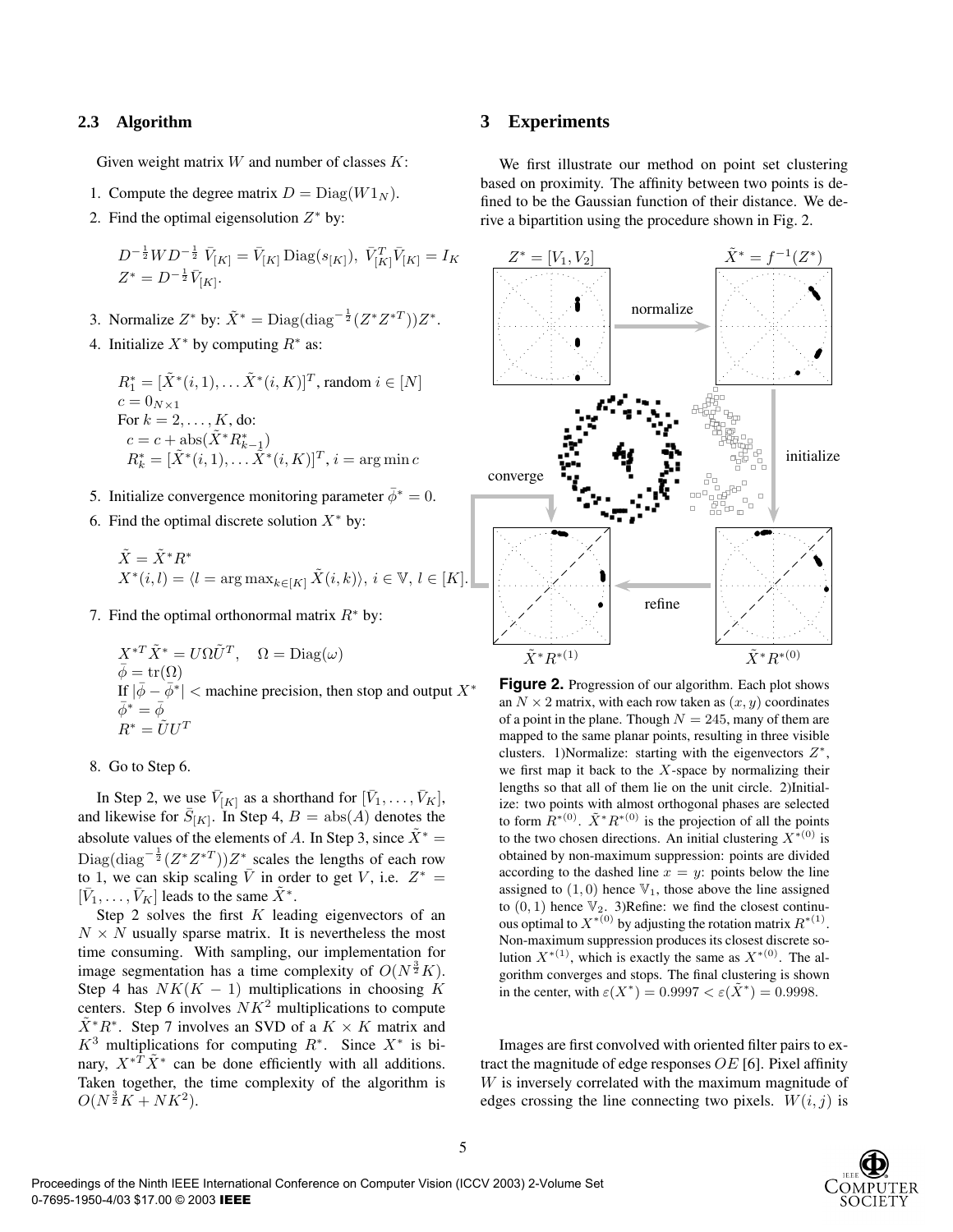low if  $i, j$  are on the two sides of a strong edge. This measure is meaningful only for nearby pixels. We hence set  $W(i, j) = 0$  beyond a city-block distance.

Fig. 3 shows leading eigenvectors for an image. Refining partitions with increasing  $K$  can be achieved through a sequential initialization: we use  $X^*$  of  $\Gamma_{\mathbb{V}}^K$  as a starting segmentation for  $\Gamma_{V}^{K+1}$ , with its largest region broken into 2 groups. This produces a pseudo-hierarchical segmentation in Fig. 3: when  $K$  increases, regions tend to be successively divided (e.g.  $K4$ ,  $K5$ ), yet the enclosing boundaries are subject to fine adjustment (e.g.  $K5, K6$ ).



**Figure 3.** Image segmentation (row 2) based on eigenvectors (row 1). Image size:  $120 \times 97$ , i.e.  $N = 11640$ . It takes 36 seconds to compute 20 leading eigenvectors in MAT-LAB on a PC with 1GHz CPU and 1GB memory. The discretization process takes <sup>0</sup>.<sup>1</sup> up to <sup>1</sup>.<sup>1</sup> seconds. The above plot is  $\varepsilon$  over K.

Fig. 3 also shows the discrepancy in the objective value between continuous and discrete optima. The upper bound  $\varepsilon(X^*)$  monotonically decreases with larger K, while  $\varepsilon(X^*)$ gradually decreases by and large, but not monotonically. Examining these values with the corresponding segmentations, we find that  $\varepsilon$  itself is not very indicative for selecting the best K.

Fig. 4 shows examples of discrete optima we get after running our method with many different initializations. There are usually only a few discrete optima and they have comparable objective values.



Figure 4. Multiple near-global discrete optima. Row 1:  $K = 4, 10$ . Row:  $K = 5, 11$ . Numbers below the images are the  $\varepsilon$  values for the corresponding segmentations.

We run our algorithm on  $450+$  real images with the same set of parameters. Fig. 5 is a sample of our results on a set of fashion pictures and Berkeley test dataset. How to choose  $K$  remains an open problem.

# **4 Relations to other works**

Fig. 6 shows that K-means on  $\tilde{X}^*$  [9] can produce similar results but it may take twice as long to converge. In [9], a perturbation rationale is given for the need to normalize the eigenvectors, while the use of  $K$ -means is unjustified. K-means' similar results are a consequence of the continuous optima greatly reducing the chance for mis-clustering. Yet we observe that a good initial estimation is crucial for K-means, whereas our method is robust to a random initialization. This is not surprising because  $K$ -means introduces additional unwarranted assumptions, while our principled account has a clear criterion  $\phi$  to optimize, which guarantees the near global optimality of discrete solutions under the orthonormal invariance of continuous optima.

Finally, since various average cuts are variations of the normalized cuts criterion [10], our principled account from obtaining a relaxed solution to final discretization can be extended trivially to those methods.